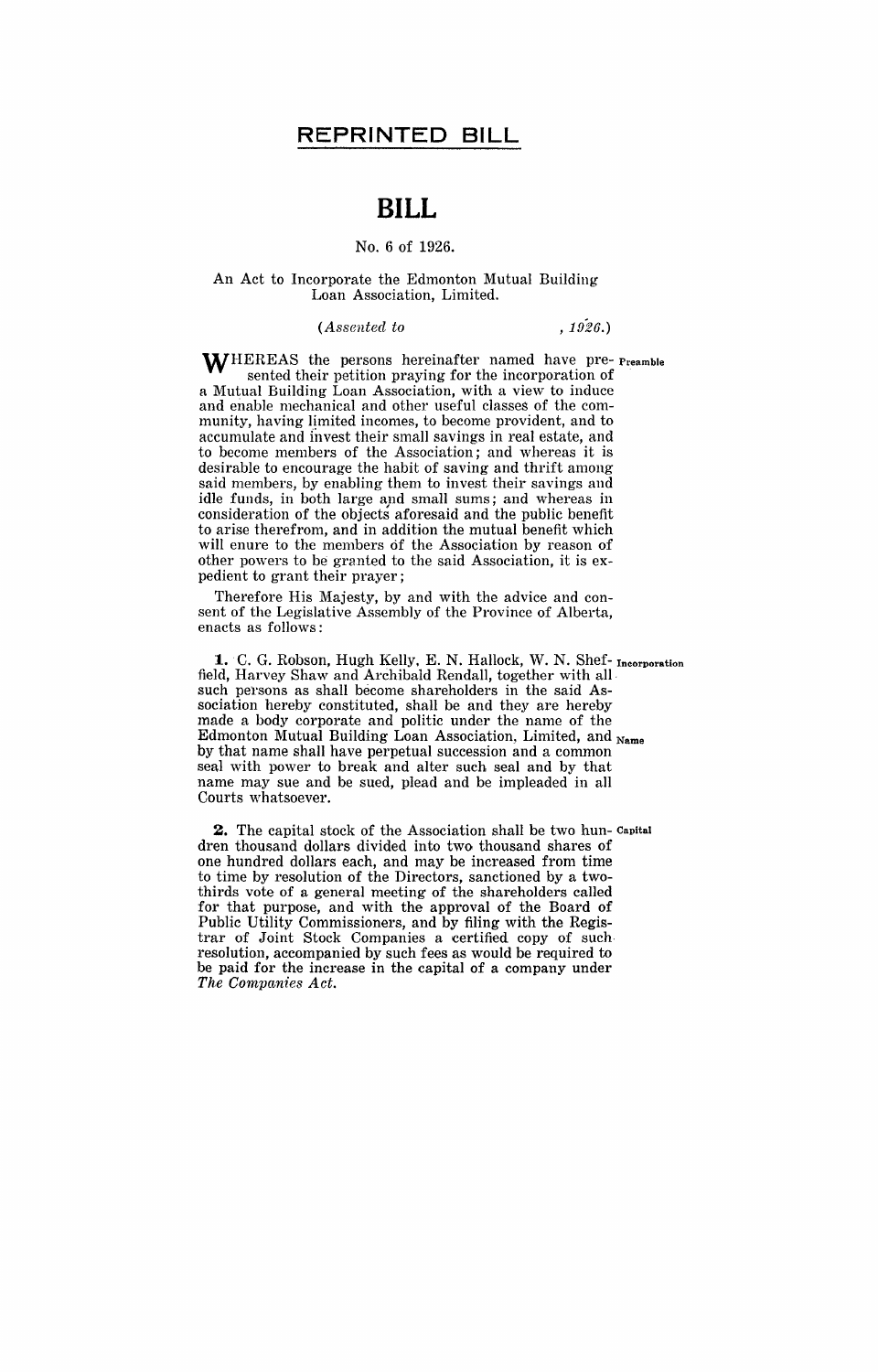Power to make different classes of shares

 $3-1$ ) The said Association is hereby given power to divide the shares of the capital for the time being into several classes, and to attach thereto respectively any preferential, deferred, qualified or special rights, privileges and conditions.

(2) To loan to a shareholder on the security of his shares or partly on the security of his shares and security on real estate or other security, to assist such shareholder in the construction of buildings within the City of Edmonton or elsewhere and to accept in repayment for such loan its shares at a price not exceeding par value.

(3) To acquire and hold by lease, purchase, or other legal title, lands, houses, buildings, building material or premises; to construct, erect, build and maintain houses or other buildings and to lease, exchange, sell, convey, dispose of and charge the same as the Association may deem for its advantage, and also have the power to acquire by purchase, or otherwise, any letters' patent, or patent rights for making or using concrete or other building material, and may use, work and sell the same to the same extent as the patentee or patentees thereof.

And also shall have power to invest money in the purchase of mortgages or real estate, or Dominion or Provincial Government bonds, debentures, or stocks, or in municipal bonds or debentures, on such terms and conditions and at such rates of interest or discount as may be obtained advantageously to such Association; and power to sell or dispose of all its property real or personal or to mortgage or charge with lien the same or any part thereof, to any corporation or person, and to convey, assign or deliver the same for such purposes, and as may be deemed advantageous to such Association, and with respect to all such matters it shall have power to enter into, make and enforce all such contracts, stipulations, agreements and conditions as its directors for the time being may deem necessary for carrying out the same.

(4) To carryon a general investment and development business, to purchase or otherwise acquire, sell, exchange, deal in and turn to account property of all kinds, and, in particular, lands, buildings, leases, concessions, public or private works, tolls, business concerns and undertakings and any rights and privileges which may seem to the Association capable of being turned to account, and to wprk, develop, carry out, exercise and turn to account the same.

(5) Generally to purchase, take on lease or otherwise acquire any real and personal property and any rights and privileges which the Association may deem necessary or convenient for the purpose of its business.

(6) To seJI or dispose of the property and undertakings· of the Association, or any part thereof, for such considertions as the Association may deem fit, and, in particular,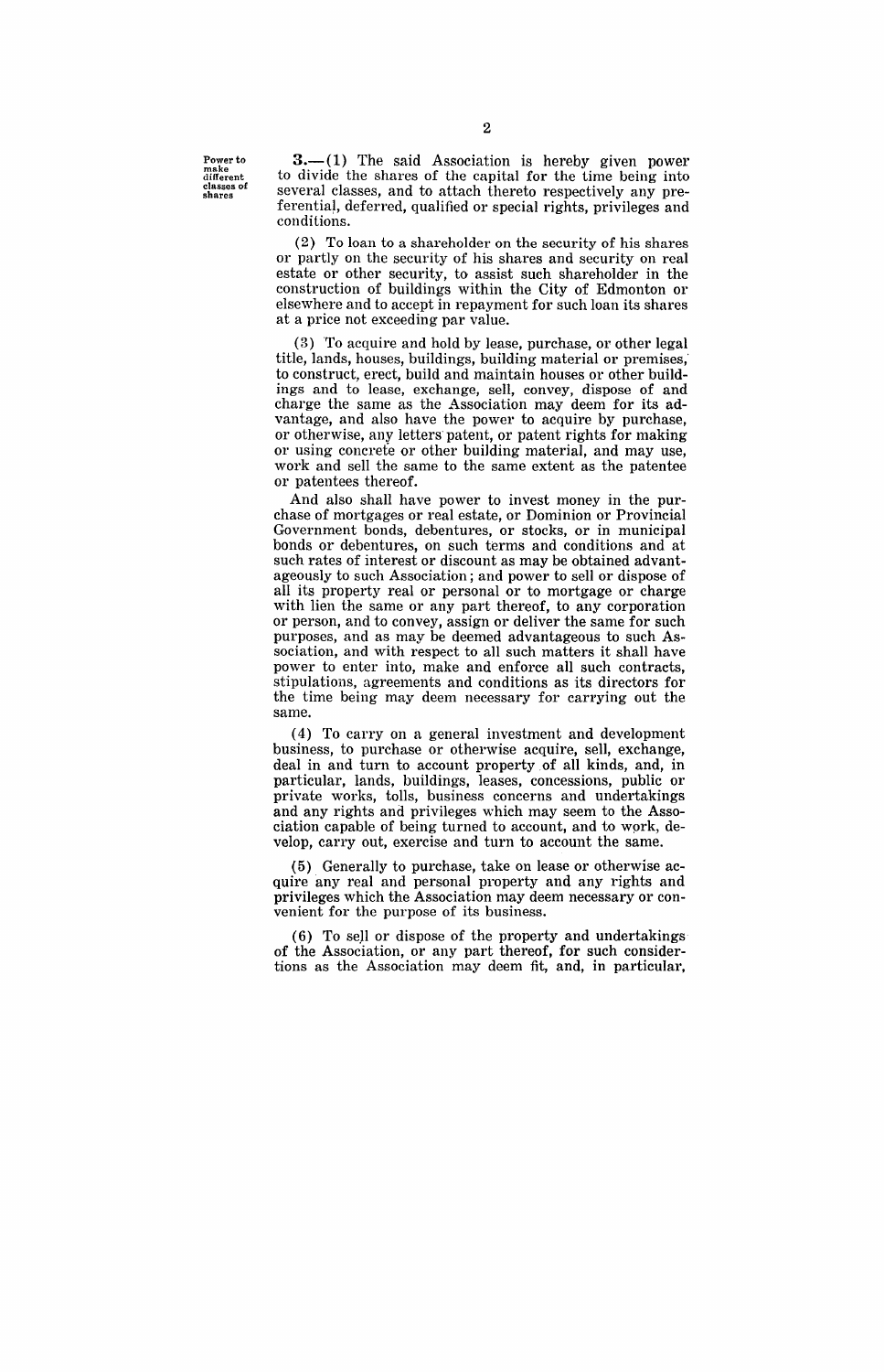for shares, debentures, or securities of any other association or company having objects wholly or in part similar to those of this Association.

(7) For any of the purposes of the Association to borrow money and to secure the re-payment of any money borrowed or about to be borrowed in such manner as the Association shall think fit, and, in particular, by way of mortgage, encumbrance 01' charge, or by the issue of bonds or debentures, and to charge any or all of such moneys upon all or any of the Association's property, including its uncalled capital, and to redeem or payoff any such securities.

(8) To sell, improve, manage, develop, exchange, lease, mortgage, dispose of, turn to account or otherwise deal with all or part of the property and rights of the Association.

(9) To draw, make, accept, endorse, discount, execute, or issue cheques, promissory notes, bills of exchange, bills of lading, warehouse receipts or securities in pursuance of *The Bank Act,* and other like negotiable, transferable and other instruments.

(10) To remunerate any person or company for services rendered or to be rendered, in placing or assisting to place or guaranteeing the placing of any of the shares in the Association's capital, or any debentures or other securities of the Association, or in or about the formation or promotion of the Association.

(11) To procure the Association to be registered or recognized in any Province of the Dominion of Canada, or in any foreign country or place.

(12) To do all or any of the above things within the Province of Alberta and elsewhere and as principals, agents, contractors or otherwise and by or through trustees, agents, or otherwise, and to do all such other things as are incidental or as the Associatiqn may think conducive to the attainment of its objects.

. (13) It is the intention that the objects specified in each paragraph of the clause shall, except where otherwise explained in such paragraph, be in no 'wise restricted by reference to or inference from the terms of any other paragraph or the name of the Association.

**4.** The capital stock shall be paid by the shareholders in Payments monthly instalments or otherwise, as the directors of the Association shall require, or as the by-laws may provide, subject to the approval of the Board of Public Utility Commissioners; and if not paid at the day required, interest at the rate of seven per centum per annum shall be payable after the said day, upon the amount due and unpaid; and in case Forfeiture for any instalment or instalments shall not be paid as required non-payment by the directors with interest thereon, after such demand or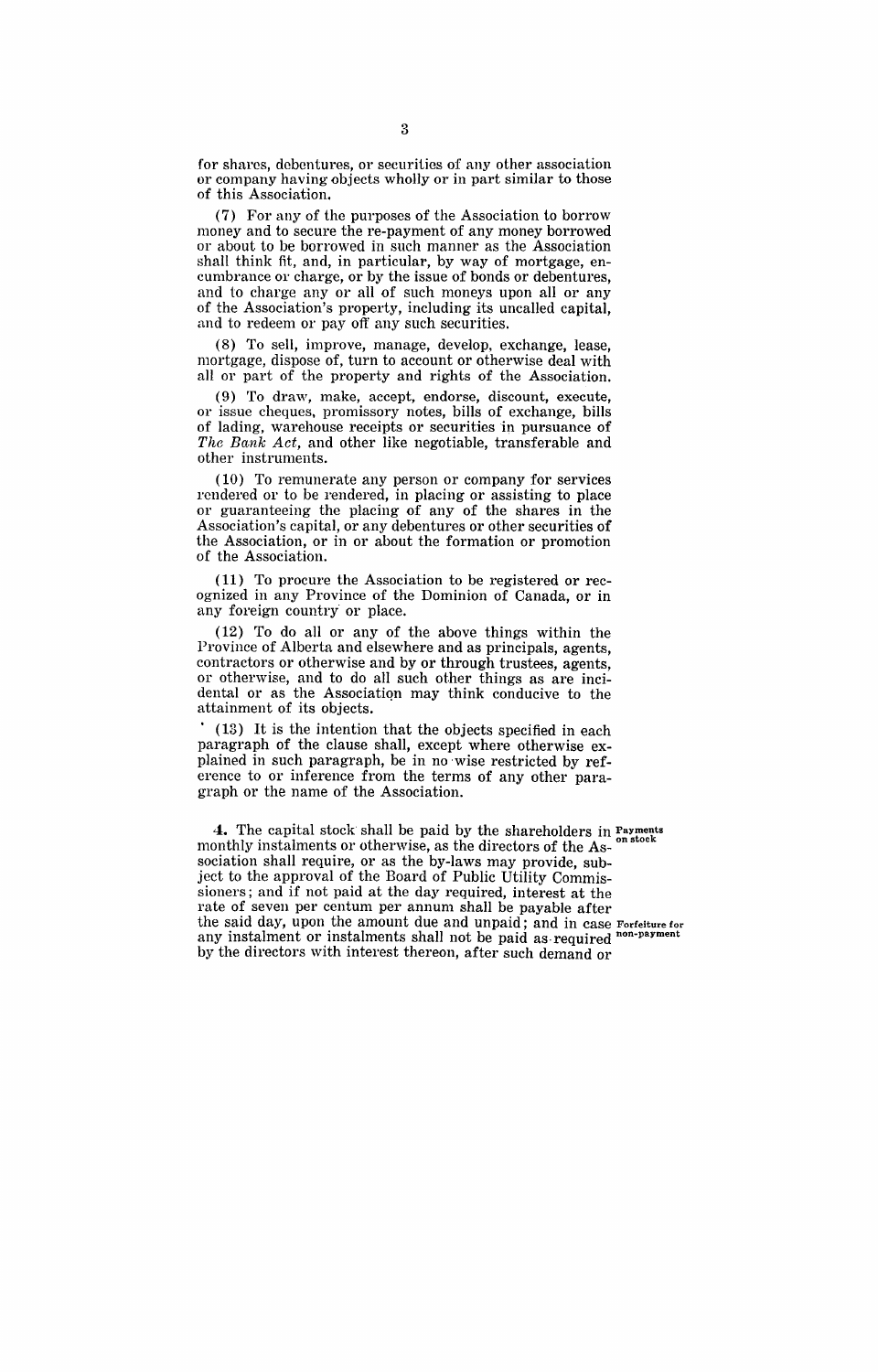notice as the by-laws prescribe. and within the time limited by such notice, the directors may by vote reciting the fact, duly recorded in the records, summarily forfeit any share whereon such payment is not made, and the same shall thereafter become the property of the Association.

Powers to **receive**  . deposits and borrow and **issue bonds** 

**5.** The directors may from time to time borrow money at such rates of interest and upon such terms as they may think proper, and may, for the purpose of borrowing money, issue any bonds or debentures under the seal of the Association for sums of not less than one hundred dollars each:

Provided that the aggregate of such bonds or debentures does not exceed the paid up capital of the Association.

**G.** The stock of the Association shall be deemed personalty and be assignable; and any transfer of a share or any other interest of a deceased shareholder made by his personal representative, shall, notwithstanding such personal representative may not himself be a shareholder, be of the same validity as if he had been a shareholder at the time of his execution of the instrument of transfer.

And no transfer of any share shall be valid until entered in the books of the Association according to such forms as the directors may from time to time appoint; and until the full amount of the shares subscribed shall have been paid up it shall be necessary to obtain the consent of the directors to such transfer being made:

Provided always, that no shareholder indebted to the Association shall be permitted to make a transfer or receive a dividend until such debt be paid, or secured to be paid, to the satisfaction of the directors.

**7.** The Association shall not be bound to see to the execution of any trust, whether expressed, implied, or constructive, to which any share or shares of its stock, or to which any deposit, or any other moneys payable by or in the hands of the said Association may be subject; and the receipt of the party or parties in whose name any such share, or shares, or moneys stand in the books of the Association shall, from time to time, be sufficient discharge to the Association for any payment of any kind made in respect of such share, or shares, or moneys, notwithstanding any trust to which the same may then be subject, and whether or not said Association has had notice of such trust, and the Association shall not be bound to see to the application of the money paid upon such receipt.

**8.** At all meetings of the Association each shareholder shall be entitled to one vote for every share held by him upon which all calls then due have been paid for not less than fourteen days prior to the time of voting; such votes may be given either in person or by proxy, the holder of any such proxy being himself a shareholder and qualified to

**Transfer**  of stock

Proviso

Trusts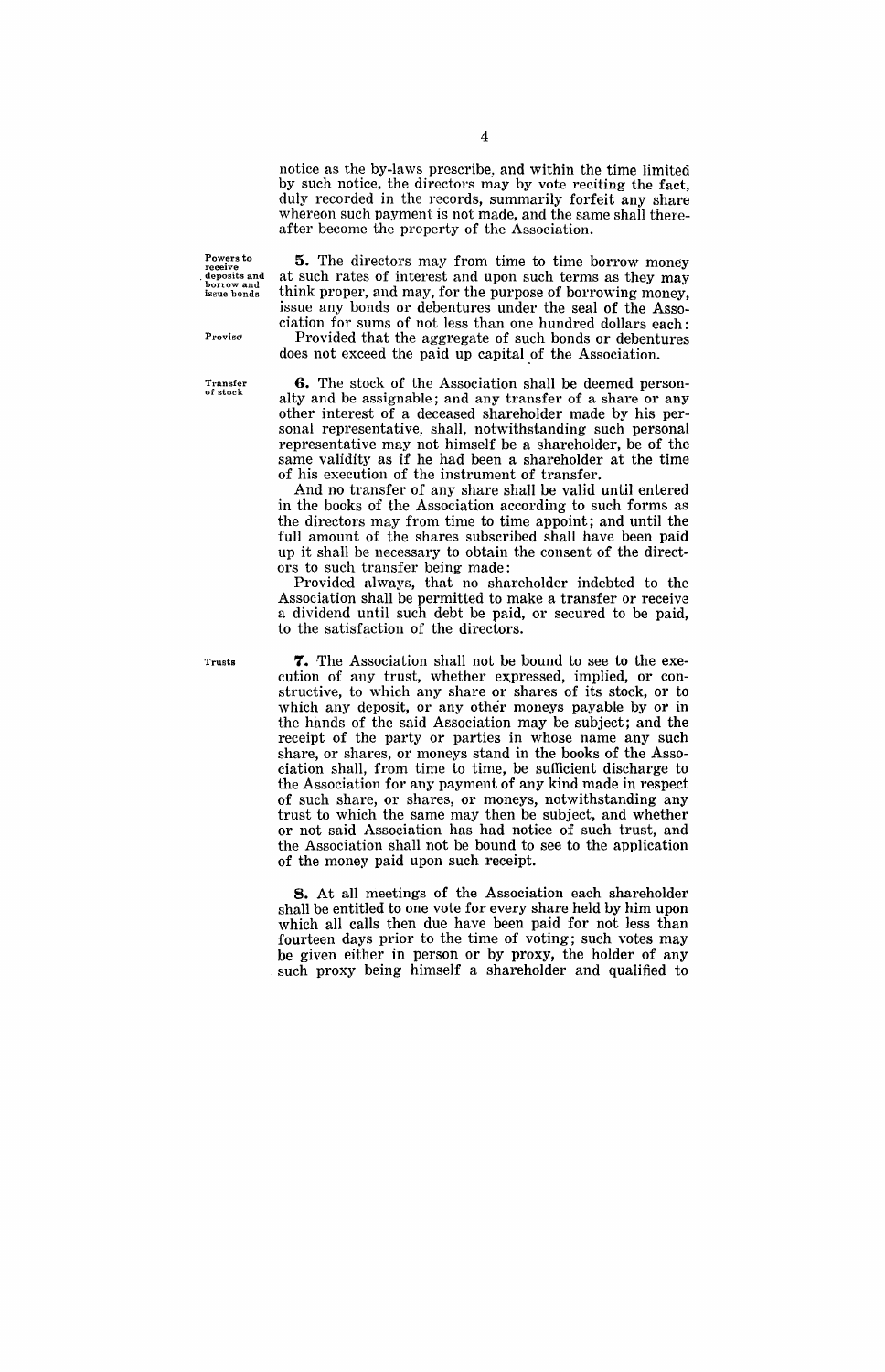vote; and all questions proposed for the consideration of the shareholders shall be determined by the majority of votes, the chairman presiding at such meeting having the casting vote in case of an equality of votes; and provided that if any share stands in the name of two or more persons, the first named in the transfer book of the Association may, as regards voting at meetings, receipt of dividends, service of notices, and all other matters connected with the Association (except transfer), be deemed the sole holder thereof.

9. No share in the Association shall be subdivided.

**10.** The stock, property and affairs of the Association Directors shall be under the management of a Board of nine directors, one of whom shall be elected President and another of whom shall be elected Vice-President, by and amongst themselves. Five members of such Board shall be a quorum thereof, each of which directors shall be a shareholder and possess in his own right not less than One Share of the capital stock of the said Association, and the first directors of the Association under this Act shall be E. N. Hallock. H. Kelly, A. Rendall, C. G. Robson and Harvey Shaw, and they shall hold office until the first general meeting of the shareholders, which shall take place at the City of Edmonton, in the Province of Alberta, within sixty days after the amount required by this Act to be paid in on the subscribed capital has been paid in at such place as they, or a majority of them, shall determine.

Thereafter the directors shall be elected at a general meet- Election of ing of the shareholders, to be held at such time and. place directors as the directors may determine, and such meeting shall be held annually at such time and place as may be prescribed by the Association in general meeting; and the election shall be held or be made by such of the shareholders as shall attend, either by person or by proxy, and such election shall be made by ballot, and if any directors shall die, resign, refuse or become incapable to act, or cease to be a director for any other cause, the remaining directors shall, if they think proper, elect in his place another shareholder to be a director, who shall hold office until the next annual meeting.

**11.** In case at any time an election of directors shall not If no directbe made on the day herein appointed, this said Association  $_{\text{on the}}^{\text{or selected}}$ shall not on that account be deemed to be dissolved, but it  $_{\text{day the}}^{\text{appointed}}$ shall and may be lawful on any other day to hold and make  $_{\rm{he~had}}^{\rm{electron~may}}$ an election of directors in such manner as shall have been thereafter regulated by the by-laws, rules and regulations of the said Association. .

**12.**—(1) The board of directors shall have full power in Powers of  $\frac{1}{2}$  directors all things to administer the affairs of the Association, and to make all contracts which the Association may by by-law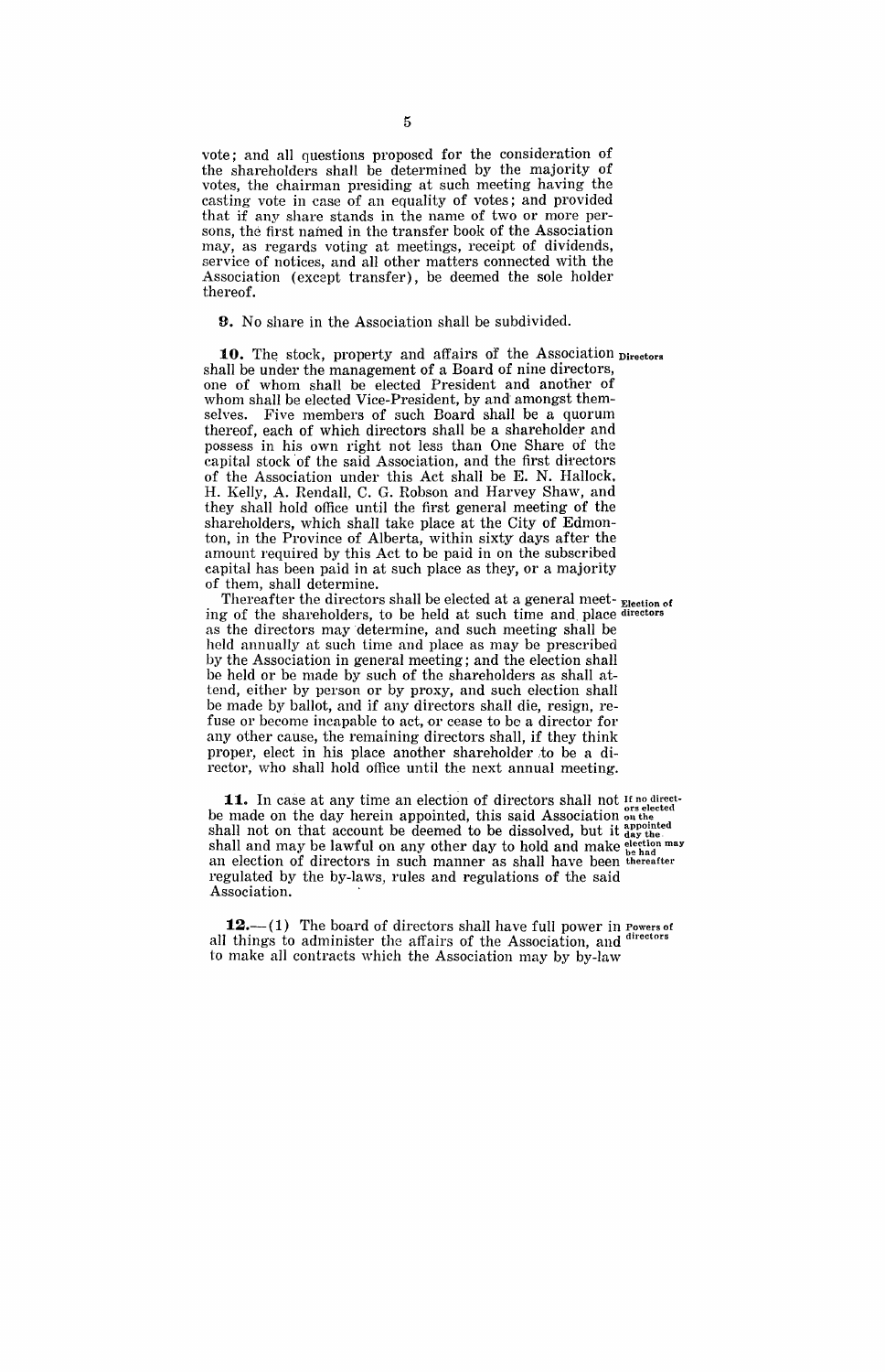make; to adopt a common seal; to regulate by by-laws, or otherwise, the calling in of all instalments of stock and payment thereof, and the registration of certificates of stock; the forfeiture of stock for non-payment; the disposal of forfeited stock, and the proceeds thereof; the transfer of stock; the declaration and payment of dividends; the appointments, functions, duties, and removal of all agents, officers and servants of the Association; the security to be given by them; their remuneration; the time and place for holding meetings; the calling of meetings; the requirements as to proxies; the proceedings in all things at such meetings; the making of calls upon the subscribed capital; the imposition and recovery of all penalties and forfeitures imposed upon the several members of the Association infringing such by-laws, and the conduct in all other particulars of the affairs of the Association; but all such by-laws and every repeal, amendment and re-enactment thereof may be varied, altered, or cancelled by the shareholders of the Association at the next general meeting; and every copy of any by-law or resolution under the seal of the Association, and purporting to 'be signed by any officer of the Association, shall be received in all courts of law as *prima facie* evidence of such by-law: Provided that notice of the time and place of holding all

general or special meetings of shareholders shall ,be given by publishing the same in some newspaper published in the City of Edmonton once each week for two weeks prior

(2) All by-laws of the Association shall be approved by

Evidence of by-laws

Notice of meetings of<br>shareholders

to such meetings.

Amalgama-tion of the **Associa tion**  with. other **companies**  the Board of Public Utility Commissioners. **13.** Subject to the provisions hereinafter in this Act contained it shall be lawful for the Association to unite, amalgamate and consolidate its stock, property, business and franchises, with the stock, property, business and franchises of any other company or association incorporated or chartered to transact a like business, or any building, savings or loan company or association heretofore or hereafter incorporated or chartered, or to purchase and acquire the assets of any such company or association, and to enter into

Directors<br>  $~^{\text{empowers}}_{\text{empower into}}$  to 14. The directors of the Association, and of any other<br>  $~^{\text{enter into}}_{\text{agreement}}$  such company or association, may enter into a joint agree-<br>  $~^{\text{for the}}$  ment under the corporate seals of each of t such company or association, may enter into a joint agreefor the ment under the corporate seals of each of the said corpora-<br>
purpose tiong for the union employmetion or consolidation of the tions, for the union, amalgamation or consolidation of the said corporations, or for the purchase and acquisition by the Association of the assets of any other such company or association prescribing the terms and conditions. thereof, the mode of carrying the same into effect, the name of the new corporation,' the number of the directors and other officers thereof, and who shall be the first directors and officers there-

all contracts and agreements therewith necessary to such union, amalgamation, consolidation, purchase or acquisition.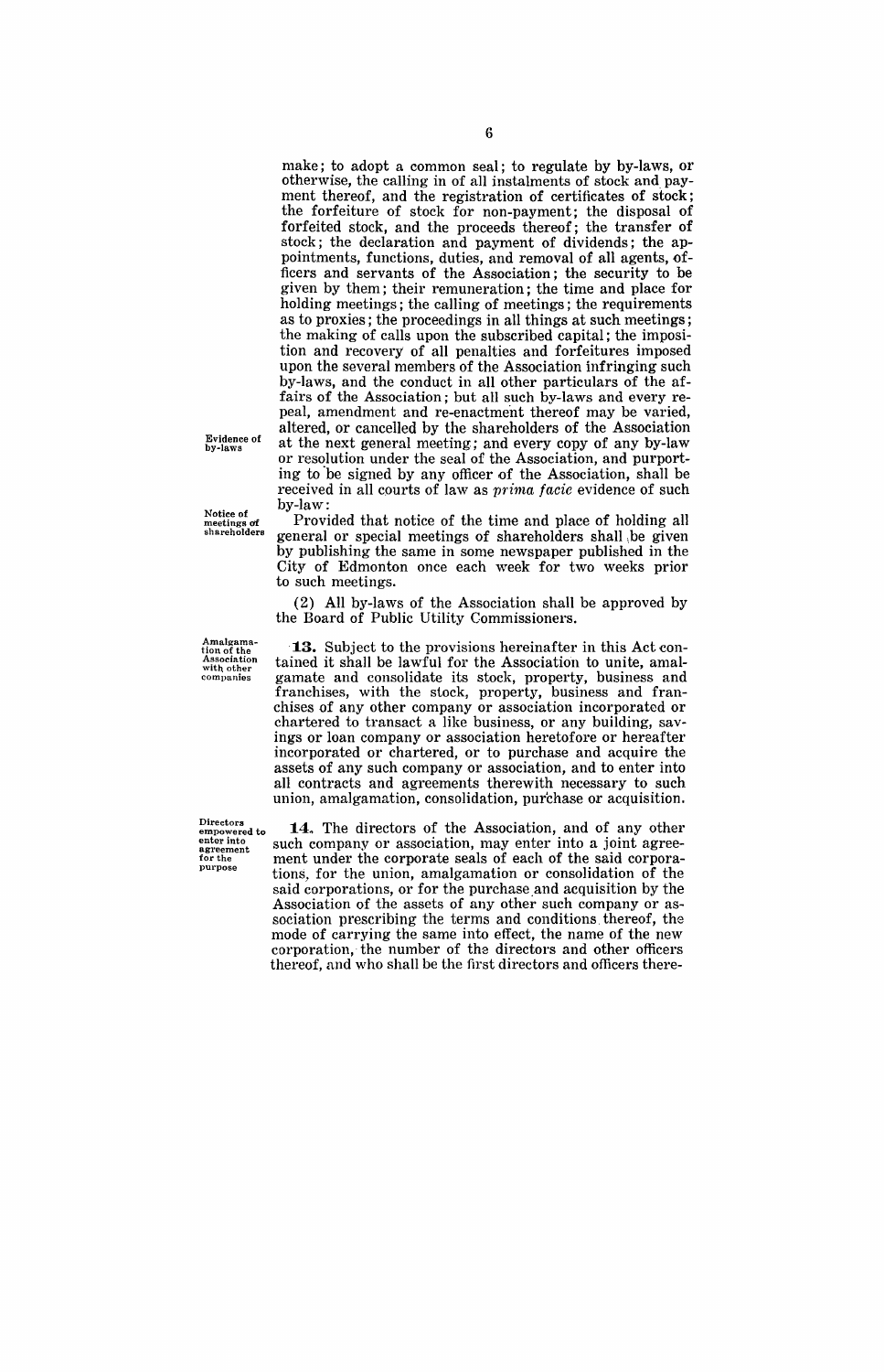of, the manner of converting the capital stock of each of the said corporations into that of the new corporation, with such other details as they shall deem necessary to perfect such new organization, and the union, amalgamation and consolidation of the said corporations, and the after management and working thereof, or the terms and mode of payment for the assets of any other such company or association purchased or acquired by the Association as aforesaid:

Provided always that the name of such new corporation shall be such only as could have been lawfully given thereto by or under this Act if such name had been specially designated herein.

**15.** Such agreement shall be submitted to the sharehold- Agreement ers of each of the said corporations, at a meeting thereof,  $_{\text{submitted to}}^{\text{to be}}$ to be held separately for the purpose of taking the same in-shareholders to consideration. Notice of the time and place of such meetiugs, and the objects thereof, shall be given by written or printed notices, addressed to each shareholder of the said corporations respectively, at his last known post office' address or place of residence, and also by a general notice to be published in a newspaper published at the chief place of business of such corporations, and in *The' Alberta Gazette,*  once a week for two successive weeks. At such meetings of Proceedings shareholders such agreement shall be considered, and a vote at meetings by ballot taken for the adoption or rejection of the same, each share entitling the holder thereof to one vote, and the said ballots being cast in person or by proxy; and if twothirds of the votes of all the shareholders of each of such corporations shall be for the adoption of such agreement, then that fact shall be certified upon the said agreement by the secretary of each of such corporations, under the corporate seals thereof; and if the said agreement shall be so certificate<br>adopted at the respective meetings of the shareholders of and filing ate sears thereor, and it are zero. The shareholders of and filling and thereor each of the said corporations, the agreement so adopted and the said certificates thereon shall be filed in the office of the Provincial Secretary, and the said agreement shall from thence be taken and deemed to be the agreement and act of union, amalgamation and consolidation of the said corporations, or the agreement and deed of purchase and acquisition by the Association of the assets of such company so selling, as the case may be, and a copy of such agreement so filed, and of the certificates thereon properly certified, shall be evidence of the existence of such new corporation.

**16.** Upon the making and perfecting of the said agree- Effect of ment and act of consolidation, as provided in the next preceding sections, and the filing of the said agreement as hereinbefore provided, the several companies or associations, parties thereto, shall be deemed and taken to be consolidated and to form one corporation by the name in the said agreement, provided with a common seal, and shall possess all the rights, privileges, and franchises of each of such corporations.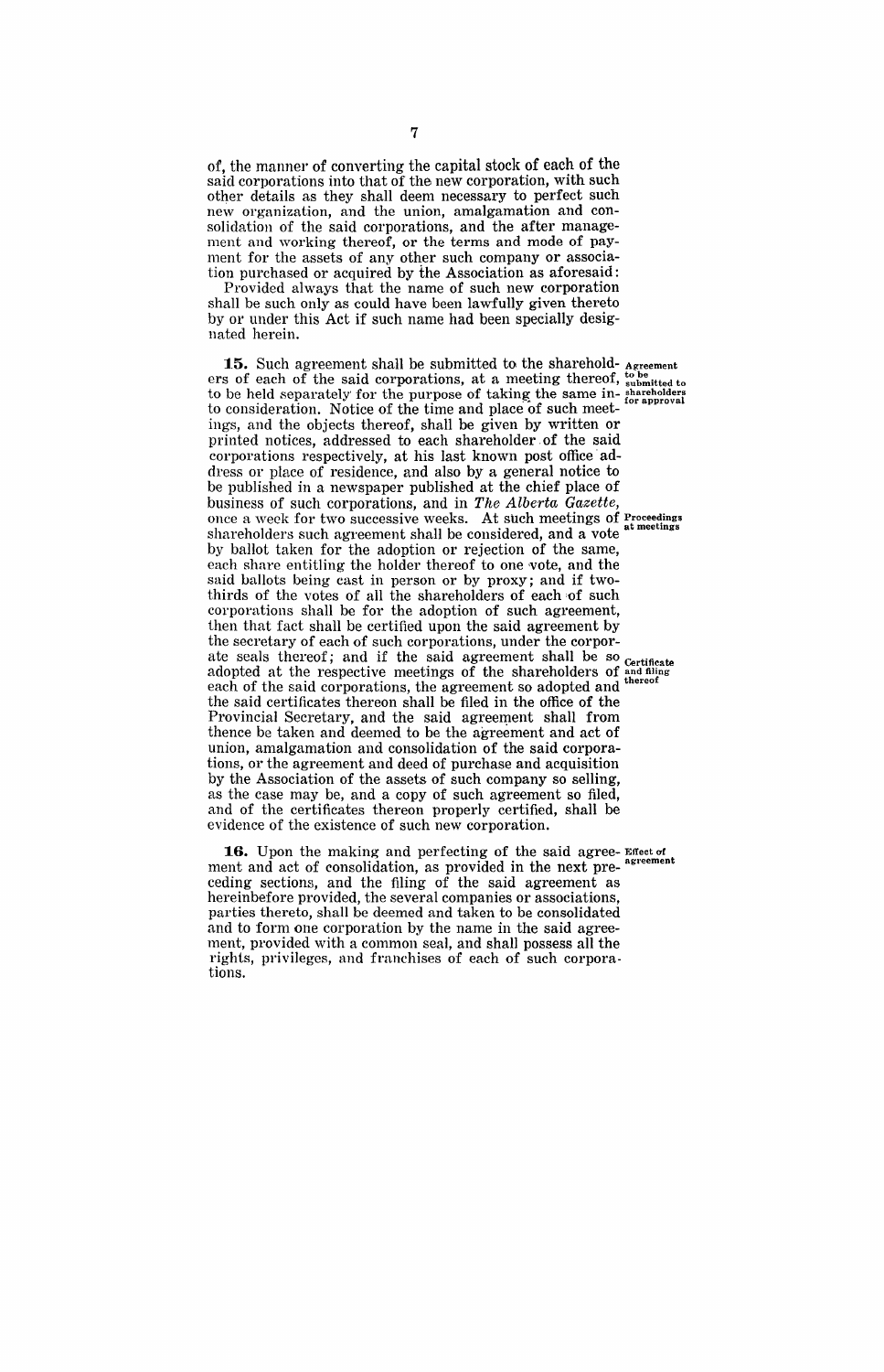Property vested in new **corporation** 

Proviso—<br>certain rights<br>saved

**17.** Upon the consummation of such act of consolidation and amalgamation as aforesaid, all and singular the business property, real, personal' and mixed, and all rights and incidents appurtenant thereto, all stock, mortgages or other securities, subscriptions and other debts due on whatever account, and other things in action belonging to such corporations, or either of them, shall be taken or deemed to be transferred to and vested in such new corporation without further act or deed:

Provided, however, that all rights of creditors and liens upon the property of either of such corporations shall be unimpaired by such consolidation or amalgamation, and all debts, liabilities and duties of either of the said corporations shall thenceforth attach to the new corporation, and be enforced against it to the same extent as if the said debts, liabilities, and duties had been incurred or been contracted by it; and provided, also, that no action or proceeding, legal or equitable, by or against the said corporations so consolidated or amalgamated, or either of them, shall abate or be affected by such consolidation or amalgamation, but for all the purposes of such action or proceeding, such corporation may be deemed still to exist, or the new corporation may be substituted in such action or proceeding in the place thereof.

**18.** The Association shall furnish all such returns as may be required from time to time by law or by order of the

19. The acts of the directors or of any committee appointed by the directors shall, notwithstanding that it may afterwards be discovered that there was some defect in the appointment of any such director or member of any such committee, be as valid as if such person had been duly ap-

Lieutenant Governor in Council.

pointed and was qualified to be a director.

Furnishing **of returns** 

Defects in appointment of directors not to **invalidate acts** 

Liability of shareholders to creditors

**20.** Each shareholder, until the whole amount of his stock has been paid up, shall be individually liable to the creditors of the Association to an amount equal to that not paid up thereon, but shall not be liable in any action therefor by any creditor before an execution against the Association has been returned unsatisfied in whole or in part and the amount due on such execution shall, subject to the provisions of the next succeeding section, be the amount recoverable, with costs, against such shareholder:

Provided that any shareholder may plead by way of defence in whole or in part, any set-off which he could set up against the Association, except a claim for unpaid dividends or a salary or allowance as a president or director.

Limited liability of shareholders

Set-off

**21..** The shareholders of the Association shall not, as such, be held responsible for any act, default or liability whatsoever of the Association, or of any engagement, claim, payment, loss, injury, transaction, matter or thing whatso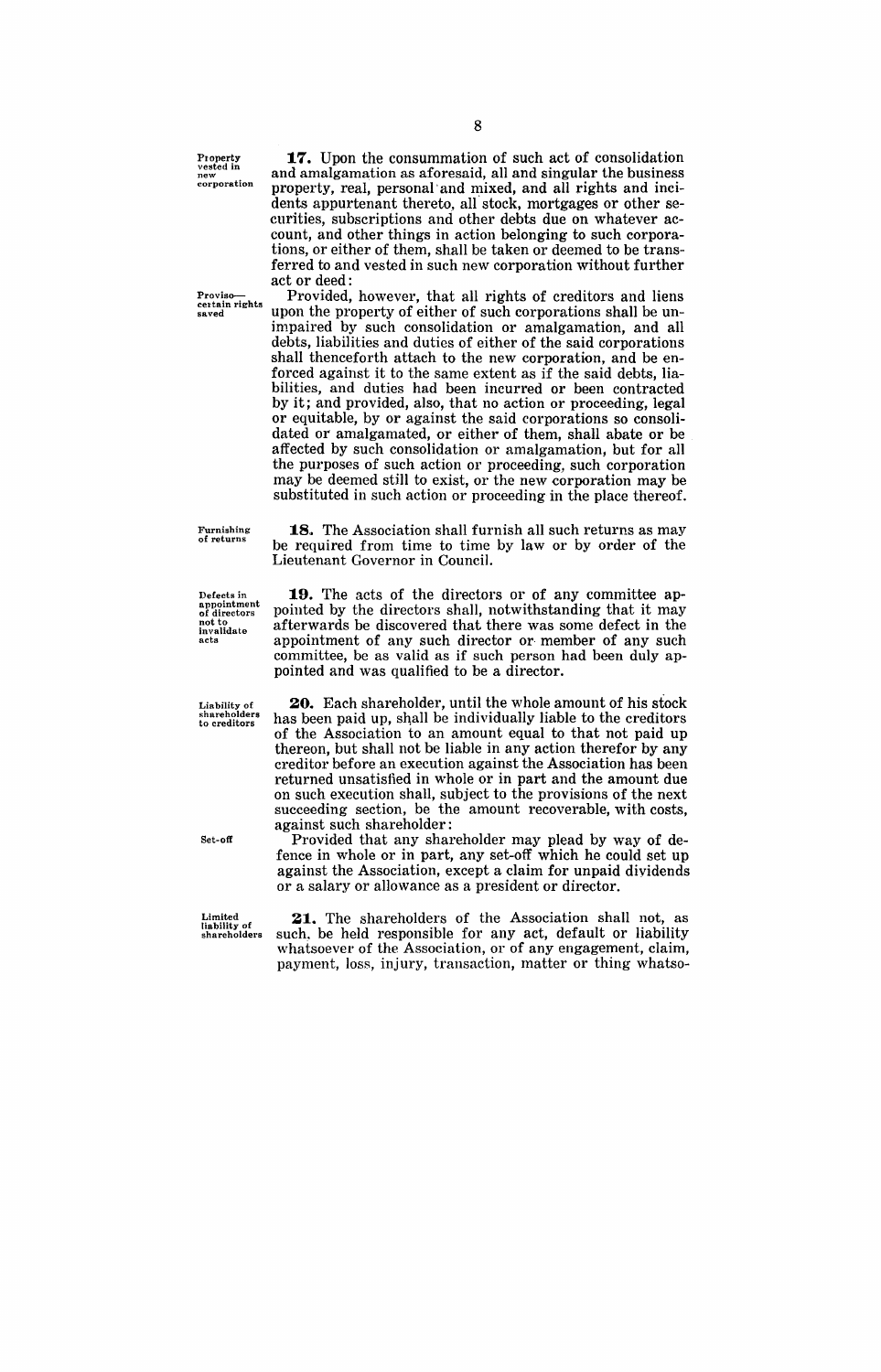ever relating to or connected with the Association, beyond the unpaid amount of their respective shares in the capital stock thereof.

22. The Association shall at all times have its head office Head office in the City of Edmonton, in the Province of Alberta, or in such other place in the said Province as may be designated by resolution of the shareholders, and it may establish agencies elsewhere in the Province of Alberta as it may deem expedient.

23. The said board of directors may appoint agencies Agencies and local advisory boards of directors in any city or town, their mode of appointment and powers to be fixed by the by-laws of the Association.

24. Any summons, statement of claim, notice, order or service of other document required to be served upon the Association Association may be served by leaving the same at the Association's head office, with any grown person in the employ of the Association.

25. Any summons, notice, order or proceeding requiring Authenticaauthentication by the Association may be signed by any di-  $_{\text{Association}}^{\text{top}}$  rector, the manager or other authorized officer of the Association, and need not be under the common seal of the Association, and the same may be written or in print or partly in writing and partly in print.

**26.** Moneys, properties and securities received or held by Trust moneys the Association upon trust or as agent shall not be liable for  $_{\text{debts of}}^{\text{not liable for}}$ the debts or obligations of the Association, except such as Association arise out of such trust or agency.

**27.** Nothing in this Act shall be construed to authorize the Association to issue any note payable to bearer, or any promissory note intended to be circulated as money, or do or engage in the business of banking or insurance.

**28.** The Association shall not commence business opera-commencetions under this Act until at least forty thousand dollars ment of operations of its capital stock shall have been subscribed and five thousand dollars shall have been paid in.

**29.** If at any time the directors consider it expedient to Winding-up cease carrying on the business of the Association, and to wind up and close it, they shall have power so to do in such manner as they shall deem best for the interests of the stockholders:

Provided that the consent of a majority of the stockholders present at any meeting thereof be obtained thereto, in the notices for the calling of which the intention of considering the winding up thereof shall have been mentioned:

Provided that all general or special meetings of the shareholders shall be published in *The Alberta Gazette* at least one month before the day appointed for such meeting.

**30.** This Act shall come into force on the day upon which it is assented to.